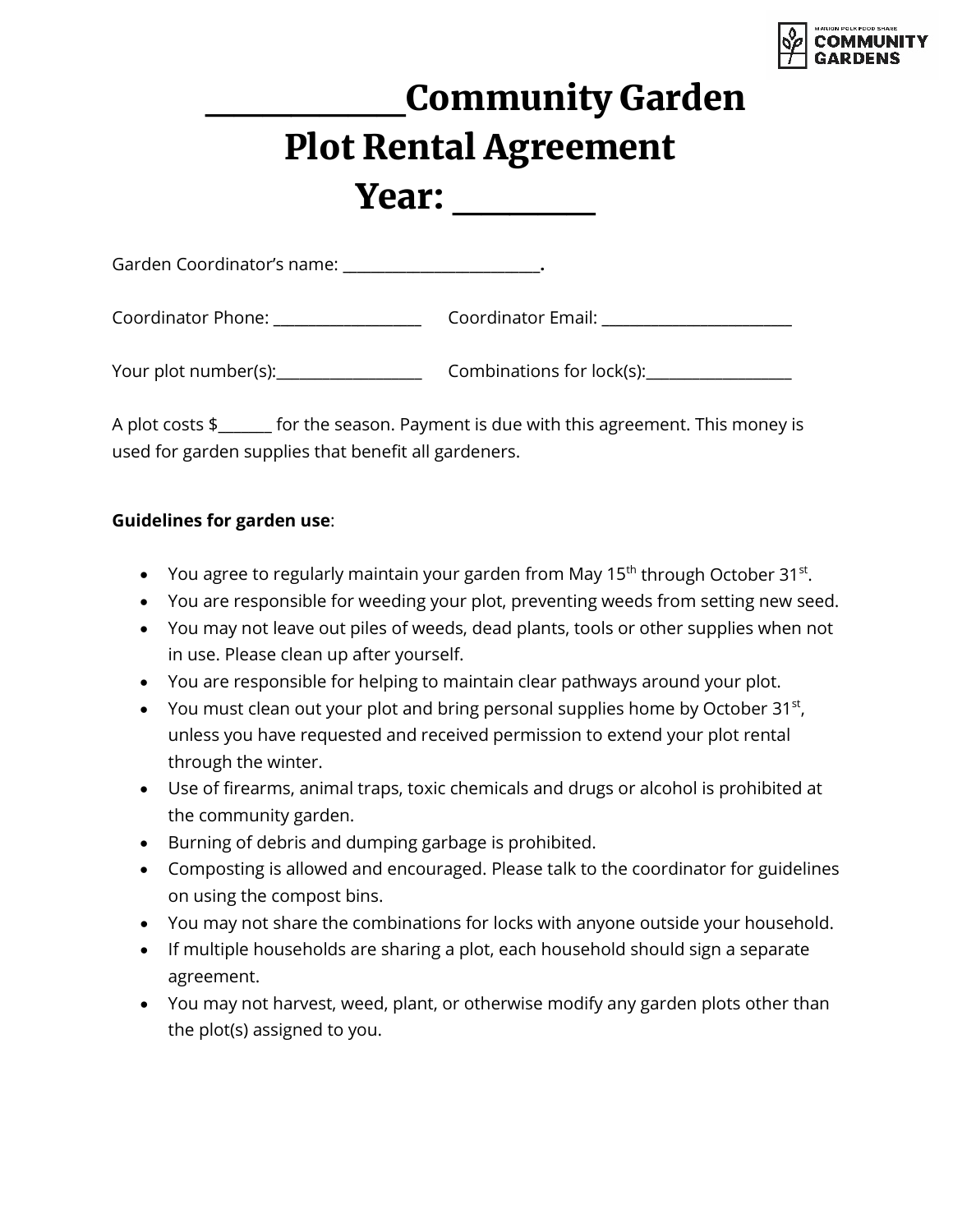

Please note that the Marion Polk Food Share, the property owner, community partners and volunteer coordinators are not liable for loss or damage of property or personal injury of community gardeners while participating in gardening activities.

#### **Violations of guidelines**

- If you fall behind on garden maintenance, the coordinator will contact you. Plots that have not been maintained for more than a month between May 15 and October 31 will be considered abandoned and may be reassigned or cleaned out.
- If you violate any of the other guidelines listed above, the coordinator has the right to prohibit your participation in the garden in future years.
- In cases of theft, vandalism, harassment, or hostile behavior, the garden coordinator may immediately terminate this agreement and reassign or clean out your plot(s).

## **Additional notices for all gardens on City of Salem property**:

- This garden space is offered to the community through a license agreement between the City of Salem and the Marion Polk Food Share. The City may revoke the license at any time and give thirty days' notice for the garden to be vacated.
- This garden is a community collaboration, and gardeners should strive to share the space harmoniously. The success of the garden depends upon each gardener's willingness to cooperate with others, to seek to resolve conflicts peacefully, and to be friendly and generous in all interactions.
- All produce from this garden should be enjoyed by the gardeners or freely shared with the community. No produce from the garden may be sold.
- By city ordinance, no weeds or grasses should be allowed to exceed 10 inches in height within garden plots or shared pathways.

## **Equipment & Resources Provided:**

- Water is available for your use at the community garden. Please use water wisely.
- The community garden has shared tools available for gardeners. Please treat this shared resource with respect and return tools to shed when finished.
- Marion Polk Food Share provides compost, seeds, plant starts, and other supplies as available. See the Garden Coordinator for more information.
- Marino Polk Food Share and OSU Extension offer free classes and printed materials covering gardening, cooking, and preserving. See the Garden Coordinator for more information.